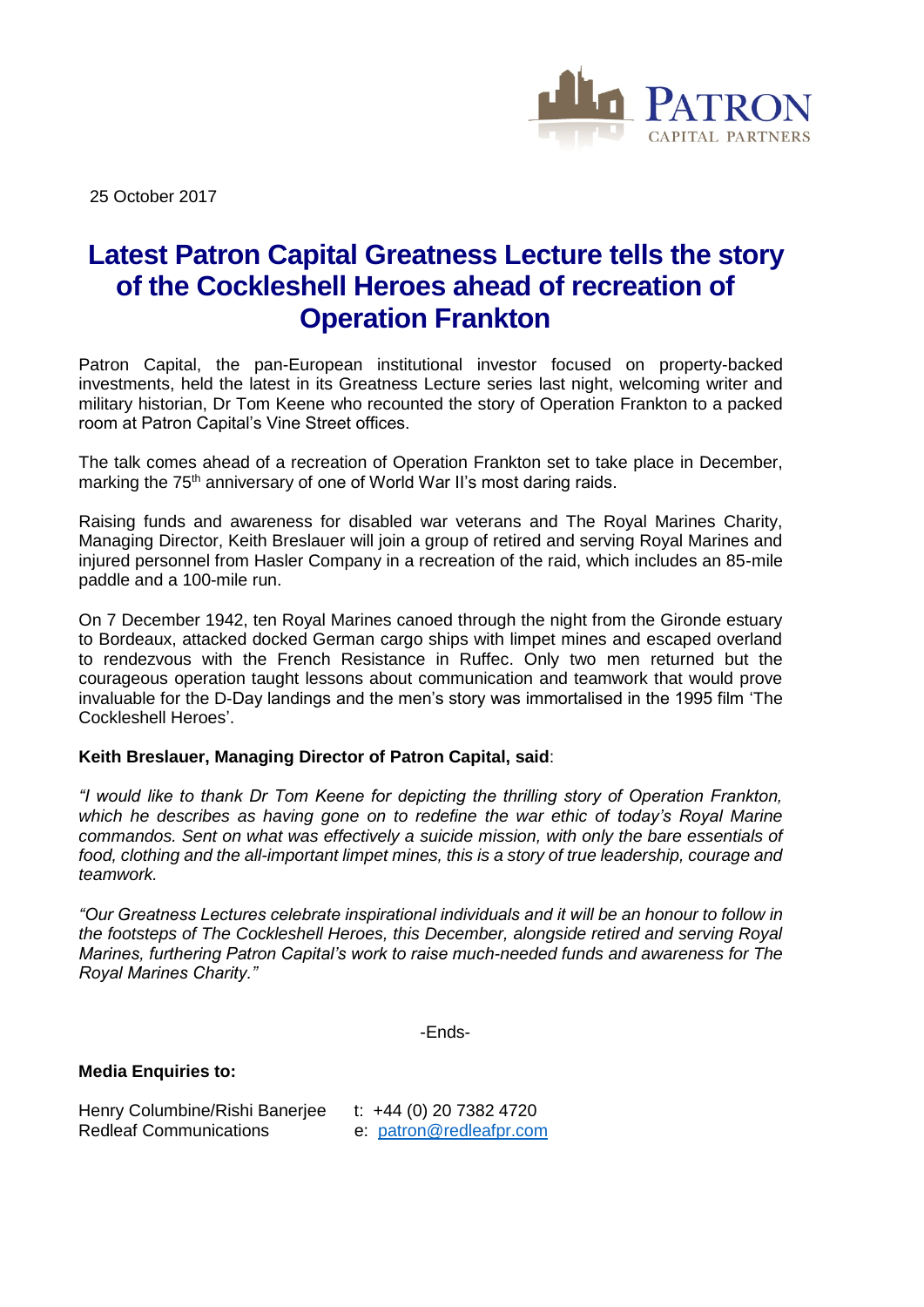## **Notes to Editors**

## **About Patron Capital Partners**

Patron represents approximately €3.4 billion of capital across several funds and related coinvestments, investing in property, corporate operating entities whose value is primarily supported by property assets and distressed debt and credit related businesses.

Since it was established in 1999, Patron has invested in over 71 investments and programs involving over 65 million square feet (6 million square metres) in 16 countries, with many of these investments realised.

Investors represent a variety of sovereign wealth funds, prominent universities, major institutions, private foundations, and high net worth individuals located throughout North America, Europe, Asia and the Middle East. The main investment adviser to the Funds is Patron Capital Advisers LLP, which is based in London, and Patron has other offices across Europe including Barcelona, Milan and Luxembourg; the group is comprised of 74 people, including a 41-person investment team.

Further information about Patron Capital is available at [www.patroncapital.com](http://www.patroncapital.com/)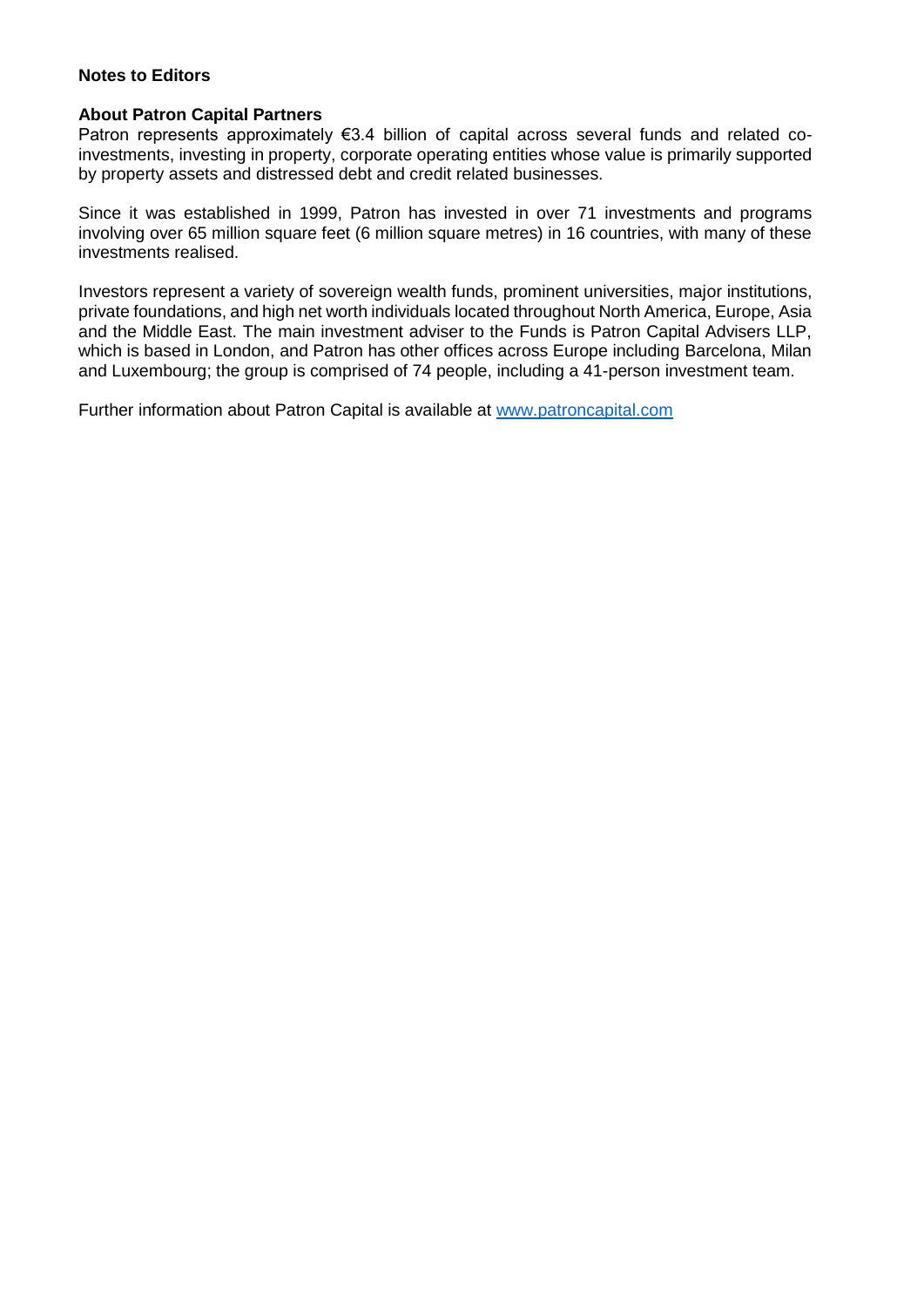